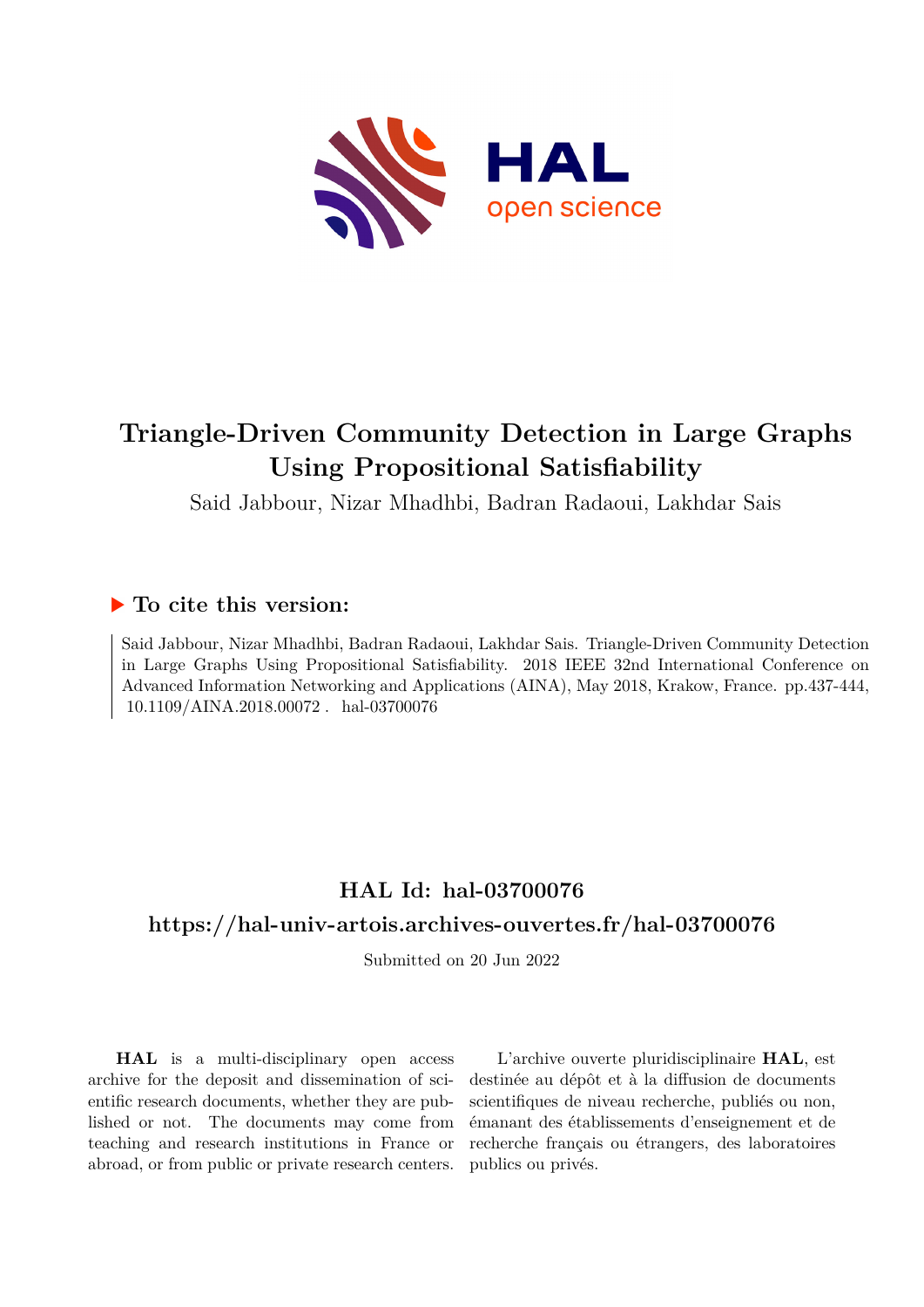# Triangle-Driven Community Detection in Large Graphs Using Propositional Satisfiability

Said Jabbour *CRIL - CNRS UMR 8188 University of Artois* Lens, France jabbour@cril.fr

Nizar Mhadhbi *CRIL - CNRS UMR 8188 University of Artois* Lens, France mhadhbi@cril.fr

Badran Radaoui *SAMOVAR, Telecom SudParis, CNRS University of Paris-Saclay* Paris, France badran.raddaoui@telecom-sudparis.eu

Lakhdar Sais *CRIL - CNRS UMR 8188 University of Artois* Lens, France sais@cril.fr

*Abstract*—Discovering the latent community structure is crucial to understanding the features of networks. Several approaches have been proposed to solve this challenging problem using different measures or data structures. Among them, detecting overlapping communities in a network is an usual way towards network structure discovery. It presents nice algorithmic issues, and plays an important role in complex network analysis. In this paper, we propose a new approach to detect overlapping communities in large complex networks. First, we introduce a novel subgraph concept based on triangles to capture the cohesion in social interactions, and propose an efficient approach to discover clusters in networks. Next, we show how the problem of detecting overlapping communities can be expressed as a Partial Max-SAT optimization problem. Our comprehensive experimental evaluation on publicly available real-life networks with ground-truth communities demonstrates the effectiveness and efficiency of our proposed method.

*Index Terms*—Social Networks, Community Detection, Propositional Satisfiability.

#### I. INTRODUCTION

Many real world problems can be modeled as complex entity-relationship networks where nodes represent entities of interest and edges mimic the relationships among them. Such connections might represent different type of relations between individuals or entities. Fueled by technological advances and inspired by empirical analysis, the number of such problems and the diversity of domains from which they arise is growing steadily, including among others physics, sociology, biology, chemistry, metabolism and nutrition. The study of such networks can help us understand the structure and functionalities of such systems, potentially allowing one to predict interesting aspects of their behavior. Extracting *communities* (or clusters) is of particular interest in many of these applications. Community detection is the process of grouping a set of entities in such a way that entities in the same group (cluster) are more similar to one another than to the ones in other groups. As an example, in the graph of the World Wide Web (W3), community detection aims to find groups of pages dealing with the same or related topics. Also, in the context of social network, community detection identifies groups, which are closely related in such a way that inside each group entities share the same interests or the same topic. In recent years, there has been a surge of research interests on finding communities in networks.

From the point of view of the topological structure of the graphs, community detection forms groups of nodes with dense intra-groups connection and sparse intergroup connection. Generally, real networks involve large number of triangles, as communities involve highly connected vertices.

Our proposed overlapping communities detection framework heavily exploits such triangle-based subgraph structure and modeled in a declarative way as a partial maximum satisfiability optimisation problem.

Such formulation allows us to benefit from the recent advances in propositional satisfiability and its optimisation variants. Our proposed framework follows the recent data mining research trend exploiting two powerful declarative models, namely constraint programming and propositional satisfiability. Indeed, several data mining tasks including pattern mining [1] and clustering [2], [3] have been modeled and solved using these two well-known declarative and flexible models.

The paper is organized as follows. We first discuss some related work in Section II. Then, we introduce some preliminary definitions about propositional satisfiability and community detection with some metrics that we will use to evaluate the quality the detected communities (Section III). Our declarative triangle-based framework is described in Section IV. An extensive and comparative experimental evaluation on many real-world datasets is presented (Section V) before concluding.

#### II. RELATED WORK

Related work can be classified in two categories: *nonoverlapping community detection*, and *overlapping community detection*.

Early approaches such as random walks, spectral partitioning, hierarchical clustering, modularity maximization, differential equations, and statistical mechanics have all been used to identify disjoint communities. This type of detection assumes that the network can be partitioned into dense regions in which nodes have more connections to each other than to the rest of the network. For details on different non-overlapping community detection methods, readers are referred to [4] and [5].

Unlike previous clustering algorithms assuming that communities are mutually disjoint, many authors have made the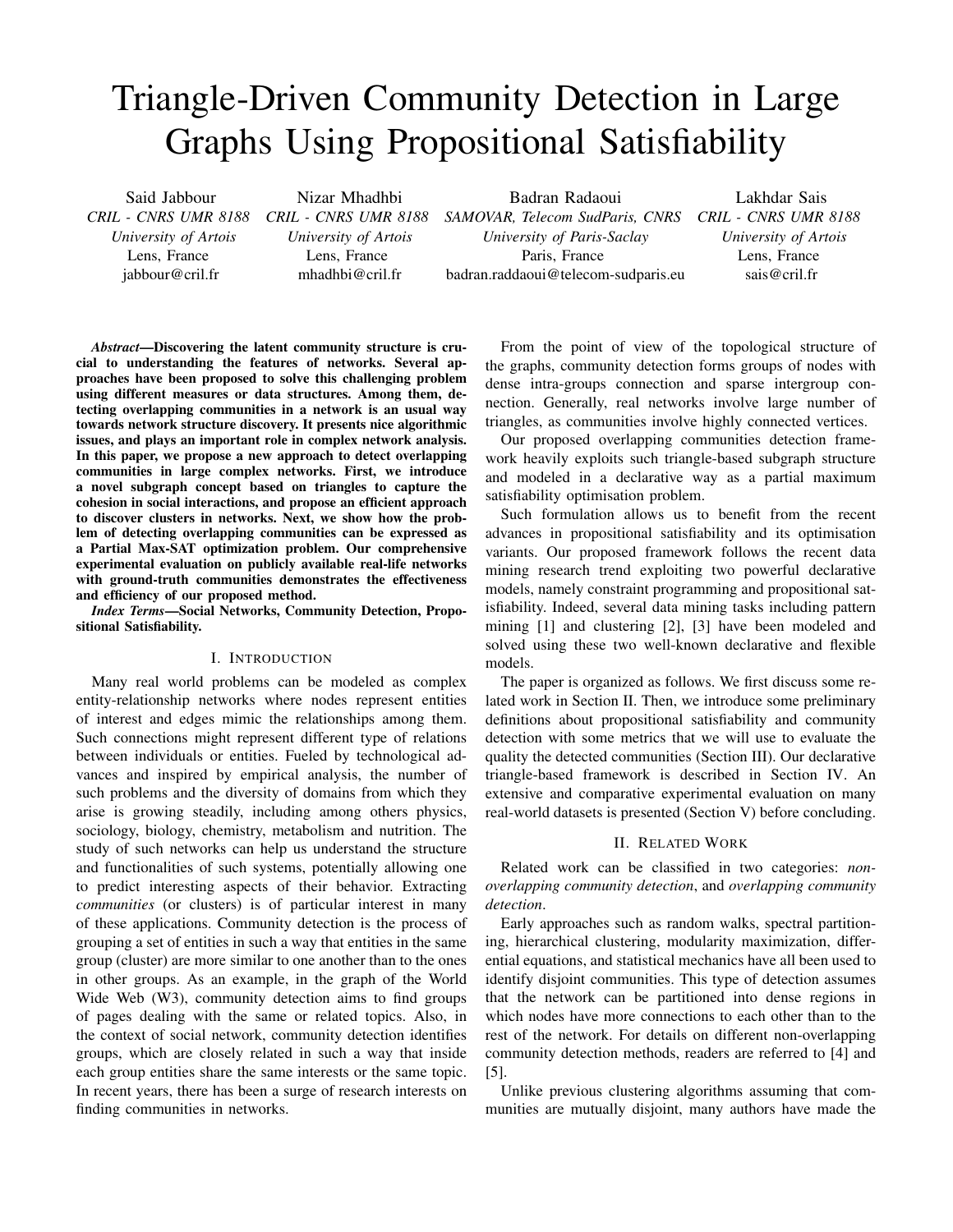observation that a node in real-world networks may participate in more than one cluster. Thus, there is growing interest in overlapping community detection algorithms that identify a set of clusters that are not necessarily disjoint.

There exist many different methods for identifying overlapping communities. These algorithms can be categorized into five classes which reflect how communities are identified.

- *Clique Percolation*: This Method is based on the assumption that a community consists of overlapping sets of fully connected subgraphs and detects communities by searching for adjacent cliques. Various algorithms have been introduced, including CFinder [6], Clique Percolation Method with weights [7], and Sequential Clique Percolation algorithm [8].
- *Line Graph and Link Partitioning*: In link clustering based algorithms, the edges between the nodes are partitioned and not the nodes themselves to discover community structure. A node is a part of more than one cluster if the edges connecting it are in different clusters. Several measures characterizing similarity between edges [9] and algorithms have been proposed [10], [11]
- *Local Expansion and Optimization*: These algorithms are based on growing a natural community or a partial community. Some of them rely on a local benefit function that characterizes the quality of a densely connected group of nodes. Among the approaches that belong to this class, we can cite [12]–[15] Some other algorithms in this category are based on the following principe: starting from a number of a seed nodes (sets) and expand them into communities by examining and analyzing only neighborhood of the seeds [16]. However, the choice of the seed nodes plays a very important role to obtain a high coverage of nodes and to produce clusters of nodes with high performance.
- *Agent-Based and Dynamical Algorithms*: A range of different community detection methods have been proposed. In particular, COPRA [17] and SLPA [18] extend LPA to detection of overlapping communities by allowing multiple labels to a node. A game-theoretic framework is proposed in [19], in which each node is modeled as a rational agent trying to optimize its own utility by joining or leaving communities.
- *Nonnegative Matrix Factorization*: Another line of work in addressing the overlapping community is based on extensions of Nonnegative Matrix Factorization. It is a feature extraction and dimensionality reduction technique in machine learning that has been adapted to community detection [20]–[22].

Our work is related to the second category of community detection. The proposed declarative method follows a different track by defining an alternative strategy for the detection of overlapping communities. This complementary approach follows from the need to satisfy the following features:

• *Declarative*: to support the high-level and natural modeling of community discovering tasks; that is, our approach should closely correspond to the definitions of community detection problems found in the literature;

• *Generic*: to be solver-independent, such that the best SAT solving method can be selected for the problem and data at hand. Supported methods should include both general purpose solvers and specialized efficient mining algorithms.

Our goal is to capitalize and extend the state-of-the-art community detection techniques, relying on cross-fertlization with artificial intelligence. In addition, our approach is characterised by being free of any parameters including the prior number of the expected communities and independent of any additional measures to decide the community structure.

#### III. PRELIMINARIES

#### *A. Propositional Logic and SAT Problem*

Let  $\mathcal L$  be a propositional language defined inductively from a finite set  $PS$  of propositional symbols, the boolean constants > (*true* or 1) and ⊥ (*false* or 0) and the standard logical connectives  $\{\neg, \wedge, \vee, \rightarrow, \leftrightarrow\}$  in the usual way. We use the letters  $x, y, z$ , etc. to range over the elements of  $\mathcal{PS}$ . Formulas of  $\mathcal L$  are denoted by  $A, B, C$ , etc. A *literal* is a propositional variable (x) of  $PS$  or the negation of a variable  $(\neg x)$ . The two literals  $x$  and  $\neg x$  are called complementary. A *clause* is a (finite) disjunction of literals, i.e.,  $a_1 \vee \ldots \vee a_n$ . For every propositional formula A from  $\mathcal{L}, \mathcal{P}(\mathcal{A})$  denotes the symbols of PS occurring in A. A *Boolean interpretation* I of a formula A is a truth assignement of  $PS$ , that is, a total function from  $\mathcal{P}(\mathcal{A})$  to  $\{0,1\}$ . A *model* of a formula  $\mathcal{A}$  is a Boolean interpretation  $\mathcal I$  that satisfies  $\mathcal A$ , i.e.  $\mathcal I(\mathcal A)=1$ . A formula  $\mathcal A$  is satisfiable if there exists a model of A. We denote by  $\mathcal{M}(\mathcal{A})$ is the set of all models of A.

As usual, every finite set of formulas is considered as the conjunctive formula whose conjuncts are the elements of the set. A formula in *conjunctive normal form* (CNF) is a (finite) conjunction of clauses. The propositional satisfiability (SAT) problem consists in deciding whether a given CNF formula admits a model or not. This well-known NP-Complete problem has seen spectacular progress these recent years.

SAT has seen many successful applications in various fields such as electronic design automation, debugging of hardware designs, artificial intelligence, and data mining. Several SAT extensions have been proposed to deal with optimisation problems. For example, the Max-SAT Problem seeks the maximum number of clauses that can be satisfied. In this paper, we consider one of these optimisation variants referred to as Partial Max-SAT problem. Partial Max-SAT sits between SAT and Max-SAT problems. While SAT requires all clauses to be satisfied, Partial Max-SAT relaxes this requirement by considering two kind of clauses, hard and soft. Partial MaxSAT is the problem of finding an optimal assignment to the variables that satisfies all the hard clauses, while satisfying the maximum number of soft clauses.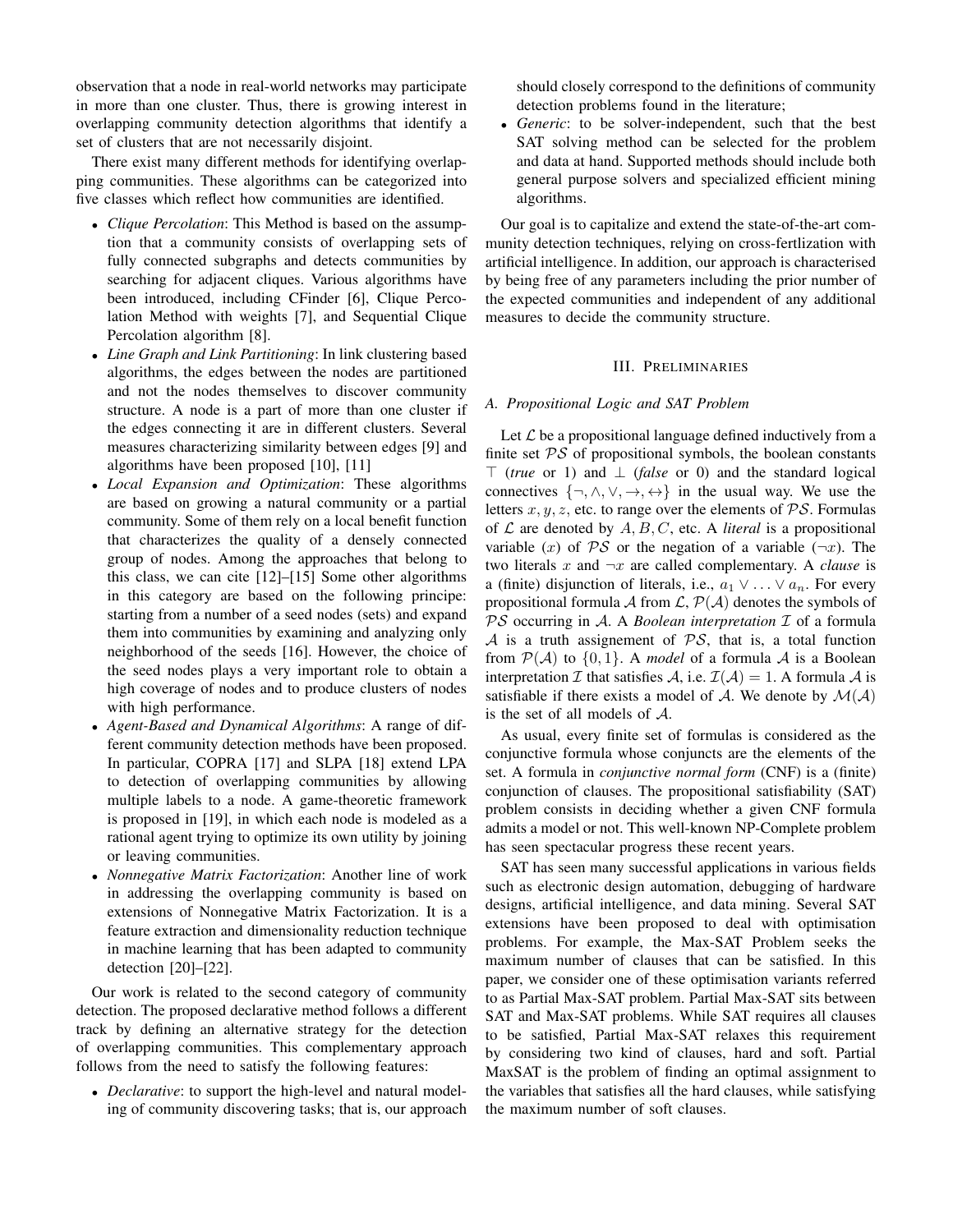#### *B. Overlapping Community Detection*

In this subsection, we discuss the classic problem of detecting overlapping community structure in networks.

A network is a graph  $\mathcal{N} = (V, E)$  where V is a set of nodes and  $E \subseteq V \times V$  is a set of edges. We denote by n (respectively  $m$ ) the number of nodes (respectively edges) in N. For a node  $u \in V$ , we denote by  $N_u$  the set of neighbors of u, i.e.,  $N_u = \{v \in V : (u, v) \in E\}$ . A triangle in N is a cycle of length 3. In this paper, we focus on undirected, unattributed graphs. In graph theory, a *community* (or cluster) is described as a set of nodes densely connected internally. More formally,

*Definition 1:* (**Community Partition**) Let  $\mathcal{N} = (V, E)$  be an undirected graph. A community is a set of closely linked nodes in  $N$ , and the community detection means to determine all the communities.

In real-world networks, nodes are organized into densely linked sets of nodes that are commonly referred to as *network communities*, clusters or modules. Notice that communities in networks often overlap as nodes can belong to multiple communities at once. Network *overlapping community detection* problem consists in dividing a network of interest into (overlapping) communities for intelligent analysis. It has recently attracted significant attention in diverse application domains. Identifying the community structure is crucial for understanding structural properties of the real-world networks. Various methods have been proposed to identify the community structure of complex networks (see [4], [23] for an overview).

#### *Quality Metrics:*

Several measures have been proposed for quantifying the quality of communities in networks (see [24] for a comparative study of quality measures). In this paper, we adopt three popular metrics to assess the performance of our method:

Modularity. The most widely used metric for measuring the quality of network's partition into communities (without a ground-truth) is Newman's *modularity* function [25]. Modularity quantifies the community strength by comparing the fraction of edges within the community with such fraction when random connections between the nodes are made. Networks with high modularity have dense connections between the nodes within communities but sparse connections between nodes in different communities. We use the following equation of modularity, an extension of Newman's modularity function designed to support overlapping communities proposed in [15]. For the given community partition of a network  $\mathcal{N} = (V, E)$  with m edges, an extended modularity EQ is given by:

$$
EQ = \frac{1}{2m} \sum_{C \in C_{\mathcal{N}}} \sum_{u,v \in C} \frac{1}{O_u O_v} \left[ A_{uv} - \frac{d_u d_v}{2m} \right]
$$
 (1)

with  $C_{\mathcal{N}}$  the set of communities in  $\mathcal{N}$ ;  $O_u$  the number of communities to which the node u belongs and  $A_{uv}$  is the element of the adjacency matrix representing the network.

**F1 score.** Let  $\mathcal{N} = (V, E)$  be a network, and  $\hat{C}$  (respectively  $C^*$ ) the set of (respectively ground truth) communities associated to  $N$ . The average F1 score measure aims to quantify the

level of correspondence between  $C^*$  and  $\hat{C}$ . More precisely, we need to determine which  $C_i \in C^*$  corresponds to which  $\hat{C}_i \in \hat{C}$ . The F1 score is defined as the average of F1 score of the best matching ground-truth community to each detected community, and the F1 score of the best matching detected community to each ground-truth community [20]. More formally, this function is defined as follows:

$$
\frac{1}{2} \left( \frac{1}{|C^*|} \sum_{C_i \in C^*} F_1(C_i, \hat{C}_{g(i)}) + \frac{1}{|\hat{C}|} \sum_{\hat{C}_i \in \hat{C}} F_1(C_{g'(i)}, \hat{C}_i) \right) \tag{2}
$$

where the best matching  $g$  and  $g'$  is defined as follows:  $g(i) = \arg \max_{j} F_1(C_i, \hat{C}_j), \, g'(i) = \arg \max_{j} F_1(C_j, \hat{C}_i)$ , and  $F_1(C_i, \hat{C}_j)$  is the harmonic mean of Precision and Recall.

Normalized Mutual Information. This metric adopts the criterion used in information theory to compare the detected communities and the ground-truth communities. Normalized Mutual Information has been proposed as a performance metric for community detection (see [12] for details). It provides a real number between zero and one that gives the similarity between two sets of sets of objects. The Normalized Mutual Information is written as:

$$
\frac{H(X) + H(Y) - H(X, Y)}{(H(X) + H(Y))/2}
$$
\n(3)

where  $H(X)(H(Y))$  is the entropy of the random variable  $X(Y)$  associated to the partition  $C'(C'')$ , whereas  $H(X, Y)$ is the joint entropy. This variable is equal 1 only when the two partitions  $C'$  and  $C''$  are exactly coincident.

#### IV. TRIANGLE-DRIVEN COMMUNITY DETECTION USING SATISFIABILITY PROBLEM

#### *A. Cohesive Subgraphs*

A cohesive subgraph is a pivotal vehicle for the analysis of massive graphs [26]. It has been used for finding communities and spam link farms in web graphs, graph visualization, realtime story identification, DNA motif detection in biological networks, finding correlated genes, epilepsy prediction, to name a few. The problem of mining cohesive subgraphs is one of the typical graph mining tasks that has attracted a lot of attention. The most basic, trivial subgraph, is the *triangle*. Many social networks are abundant in triangles, since typically friends of friends tend to become friends themselves [27], [28]. This phenomenon is observed in other types of networks as well (biological, online networks etc.) and is one of the main reasons which gave rise to the definitions of the transitivity ratio and the clustering coefficients of a graph in complex network analysis.

Inspired by these observations about triangle, we design a novel framework which we call Cohesive Subgraph using SAT problem. The main idea is to exploit triangle structure to detect overlapping communities. The idea of using triangle structure to obtain communities is not new. For instance, [29] recently designed an algorithm based on triangle structure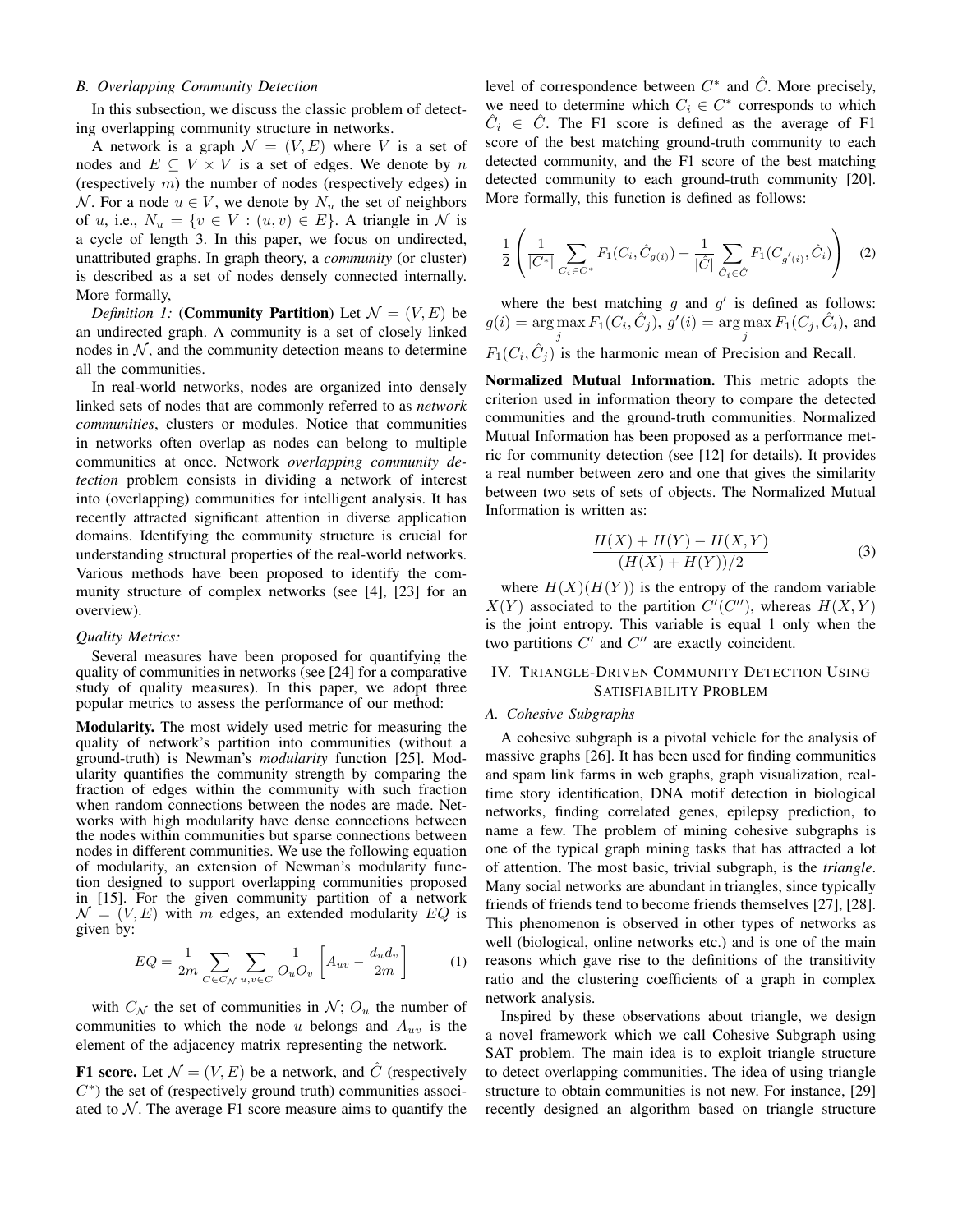to discover disjoints communities. In this paper, however, we design a highly expressive framework for overlapping community detection in complex networks.

The first step of our work is to propose a novel theoretical concept of dense subgraph structure based on triangles which we called *Cohesive Subgraph* where all triangles in the subgraph are mutually neighborhood or neighborhood by transitivity (see Fig.1 for a visualized toy example). The intuition behind our idea is the following: the larger the number of triangles of a given node closes with its neighbors, the higher the probability that there is a lot of connection between them and therefore they form a community structure. Indeed, our assumption relies on the idea that two neighborhood nodes are more probable to belong to the same community, if they belongs mutually to a large number of triangles so that the mutual friendships between pairs of connected nodes in the same community is maximized.

Moreover, the set of communities can overlap, for instance, we can find nodes in several communities. We show later how to extract nodes of each community. More formally, we will start by the core idea of our contribution.

Let us start by some technical definitions. The reason for which we give these notions in this section is to show that using overlapping triangles can help to find dense structures in large graphs.

*Definition 2 (Neighborhood of a triangle):* Let  $\mathcal{N} = (V, E)$ be an undirected network. We say that two triangles  $t_1$  and  $t_2$ in  $N$  are neighbors if  $t_1$  and  $t_2$  share at least one node. For a triangle  $t$ , the set of its neighboring triangles is denoted by  $\Gamma(t)$ .

*Example 1:* Let us consider the network  $\mathcal{N} = (V, E)$ of Fig.1. For the triangle  $t = \{1, 7, 8\}$ , we have  $\Gamma(t) =$  $\{\{1, 8, 11\}, \{8, 9, 11\}, \{8, 9, 10\}, \{1, 2, 6\}, \{1, 2, 3\}, \{1, 2, 5\},\$  $\{1, 3, 5\}, \{1, 3, 6\}, \{1, 5, 6\}.$ 

Now, we are looking for neighbors of a given node forming at least one triangle with that node. For that, let us first define the neighborhood triangles of a given node as follows.

*Definition 3 (Neighboring triangles of a node):* Let  $\mathcal{N} =$  $(V, E)$  be an undirected network and u a node s.t.  $u \in V$ . The neighboring triangles of u, denoted by  $\mathcal{T}(u)$ , are the triangles in the neighborhood of  $u$ .

We denote by  $\Gamma(u)$  the set of nodes formed by neighboring triangles of  $u$ .

That is, we look for neighbors of the node  $u$  which are connected to each other *via* triangles.

*Proposition 1:* Let  $\mathcal{N} = (V, E)$  be an undirected graph s.t.  $u \in V$ . Then,  $\forall t_1, t_2 \in \mathcal{T}(u)$ ,  $t_1$  and  $t_2$  are mutually neighbors.

*Example 2:* Let us consider again the network  $\mathcal{N} = (V, E)$ depicted in Fig. 1. Then, the neighborhoods of the node  $u = 8$ are the following nodes:  $\Gamma(u) = \{1, 7, 9, 10, 11\}.$ 

Now, on the basis of the definitions of neighborhood of a triangle and neighboring triangles of a node, we define a simpler topological structure and one that is more tractable and can be used as a proxy for extracting overlapping communities as follows.

*Definition 4 (Cohesive Subgraph):* Let  $\mathcal{N} = (V, E)$  be an undirected network. A cohesive subgraph  $\mathcal{N}' = (V', E')$  is a subgraph of N such that  $\forall u \in V', \mathcal{T}(u) \neq \emptyset$  and for all two triangles  $t_1$  and  $t_2$  in  $\mathcal{N}'$ , either  $t_1$  and  $t_2$  are neighbors (w.r.t Definition 2), or  $t_1$  and  $t_2$  are neighbors by transitivity <sup>1</sup>.

That is, a cohesive subgraph is a graph containing only triangles mutually neighborhood or mutually neighborhood by transitivity; and each node is contained within at least one triangle in the graph. Notice that a cohesive subgraph aims to capture the cohesion in social interactions in networks in the light of triangles, since triangle connectivity is strictly stronger than connectivity. Notice that in [30], Huang et al. introduced a structure called k-truss community based on adjacency between triangles. Such structure was defined as the maximal k-truss subgraph  $^2$  with an additional constraint on edge connectivity, i.e., any two edges in a community either belong to the same triangle, or are reachable from each other through a series of adjacent triangles.

So, our principle of community discovery is to start with a seed of well-connected nodes, here one unique initial node, and expand the reachability of this node to include other nodes, nodes that are connected to the seed node already in the community. More precisely, given one node  $u$  we aim to find the cohesive subgraph containing  $u$ , in which each node is triangle connected with other nodes.

An important thing to note is that, the cohesive subgraph detection task can be solved by modeling it as a propositional satisfiability problem. This allows us to benefit from the recent advances in SAT and its optimisation variants. Thus the user specifies what the problem with the different constraints required and a general purpose solver determines how to solve the problem. This strategy is inspired by a recent work on finding the best  $k$ -linked centred communities in a network using SAT problem [31]. In the following subsection, we introduce our SAT-based encoding, which enables to discover the cohesive subgraphs as the set of overlapping communities for a given large graph.

#### *B. Discovering Cohesive Subgraph Community via SAT*

In this subsection, we study how to process overlapping communities on large networks. For this, we provide an encoding of the problem of discovering cohesive subgraphs using the propositional satisfiability problem. As mentioned previously, we first design a simple node which is then considered as a seed node in each cluster. Then, we find the cohesive subgraph around this seed node. Let us note that by translating the problem of overlapping community detection to an equivalent SAT problem, we can directly benefit from the recent tremendous advances in SAT, and the constant stream of innovations in this extremely active research field.

In order to discover such cohesive subgraphs, we have to use propositional variables that allow us to capture for each

<sup>&</sup>lt;sup>1</sup>Two triangles  $t_1$  and  $t_2$  are neighbors by transitivity iff there exists a triangle  $t_3$  s.t.  $t_1$  and  $t_3$  are neighbors and  $t_2$  and  $t_3$  are neighbors.

 $2A$  k-truss is the largest connected subgraph in which every edge is a part of (reinforced by) at least  $(k - 2)$  triangles within the subgraph.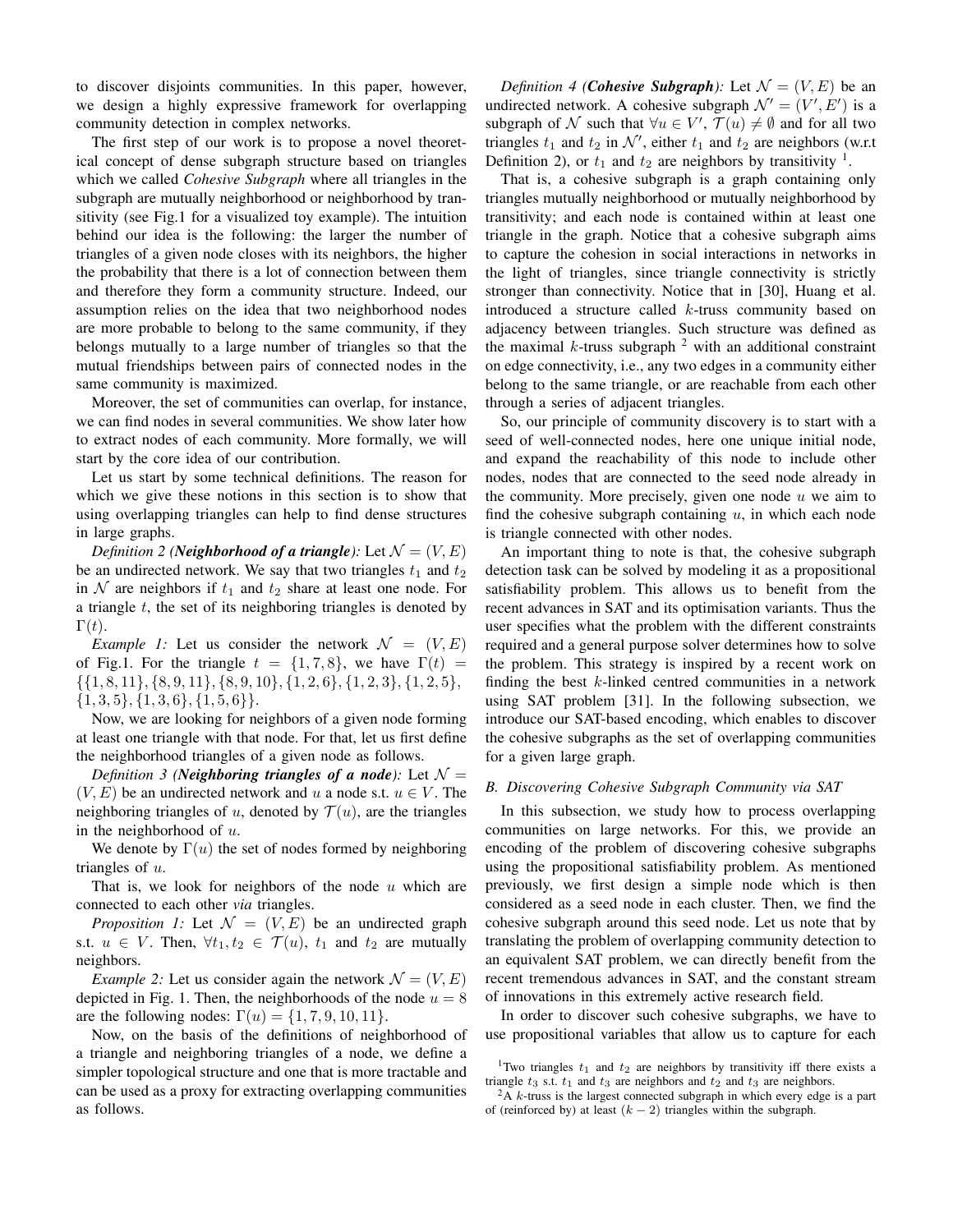node the set of its neighborhoods, its neighboring triangles, and so on. More precisely, for our SAT encoding we associate each node u with a propositional variable denoted  $x_u$  where  $x_u \in \{0, 1\}$ . The key idea is that the variables assigned to 1 represent the seed nodes, i.e.,  $S = \{u \in V \mid \mathcal{I}(x_u) = 1\}.$ We now describe our SAT-based encoding using such propositional variables.

Our SAT-based encoding consists of the following set of constraints. Given a network  $\mathcal{N} = (V, E)$ , the first propositional formula expresses the fact that if a node  $u \in V$  is a seed node  $(\mathcal{I}(x_u) = 1)$ , then all the neighborhood of u can not be a seed node.

$$
\bigwedge_{u \in V} (x_u \to \bigwedge_{v \in V | v \in \Gamma(u)} \neg x_v) \tag{4}
$$

It is worth noticing that the constraint (4) can be expressed by a set of binary clauses  $3$ :

$$
\bigwedge_{u \in V} \bigwedge_{v \in V | v \in \Gamma(u)} (\neg x_u \lor \neg x_v) \tag{5}
$$

The second constraint allows us to force the selection of a seed node for each cohesive subgraph. To achieve this, we use the following formula:

$$
\bigwedge_{u \in V} \bigvee_{v \in V|v \in \Gamma(u)} x_v \tag{6}
$$

Obviously, the formula  $(4) \wedge (6)$  may have many candidate solutions (i.e. models). However, choosing an arbitrary model do not always guarantee a best partition of a network into communities. To alleviate this problem, we will consider an objective function to be optimized (by minimizing) on the space of solutions. Let us consider example in Fig.1 . Minimizing the objective function leads to two communities found inside the network and all triangles in each community are mutually neighborhood or neighborhood by transitivity. Then, our cohesive subgraph discovery optimization problem can be formulated as follows:

$$
\min \sum_{u \in V} x_u \qquad \text{subject to (4)} \land (6) \tag{7}
$$

After finding the seed nodes, we still have to determine whether a node  $u$  belongs to the cohesive subgraphs or not depending on its connectivity to that seed nodes. To achieve this, we use the following formula that assigns nodes of the network to communities where they belong to, i.e., nodes which are connected to each other via triangles.

$$
\bigwedge_{u \in S} \bigvee_{v \in V | v \in \Gamma(u)} x_v \tag{8}
$$

where  $S$  denote the set of seed nodes in  $G$ .

*Proposition 2:* If the constraints (4)  $\wedge$  (6)  $\wedge$  (8) are satisfied, then for all  $u \notin S$  there exists  $v \in S$  s.t.  $u \in \Gamma(v)$ .

Proposition 2 ensures that if  $(4) \wedge (6) \wedge (8)$  admits a model  $I$ , then the nodes corresponding to the variables assigned to 1  $({u \in V | \mathcal{I}(x_u) = 1})$  are the seed nodes and the network can be partitioned into  $|S|$  cohesive subgraphs. Also, Proposition 2 shows that if a node  $u$  is not a seed node then there is always a seed node that covers this node. The communities can then be constructed by finding the nodes neighborhood to each seed node. Obviously, the formula  $(4) \wedge (6) \wedge (8)$  may admits many candidate solutions (i.e. models).

*Example 3:* Let us consider again the undirected network  $\mathcal{N} = (V, E)$  depicted in Fig.1. Our SATbased encoding can lead to the following solution:  $I =$  ${\lbrace \neg x_1, \neg x_2, x_3, \neg x_4, \neg x_5, \neg x_6, \neg x_7, x_8, \neg x_9, \neg x_{10}, \neg x_{11} \rbrace.}$ For that solution,  $S = \{3, 8\}$  are the seed nodes of the cohesive subgraphs. After finding the seed nodes, we still have to determine whether a node  $u$  belongs to the cohesive subgraph or not depending on its seed node. So for that solution,  $N$  can be partitioned into the two communities  $C_1 = \{1, 2, 3, 4, 5, 6\}$  and  $C_2 = \{1, 7, 8, 9, 10, 11\}.$ 



Fig. 1: A simple undirected network

#### *C. Algorithms*

This section is devoted to our SAT based overlapping communities framework which is summarized by Algorithm 1 and Algorithm 2. More precisely, the first phase of our approach is to detect the neighborhood triangles of each node from the original network. To do so, Algorithm 1 iterates through every edge  $(u, v)$  in the network and if there exits nodes that are linked to the two endpoints for that edge, then the two nodes  $u$  and  $v$  participate in some common triangles. So, as a result,  $u$  will be part of the neighboring triangles of  $v$  and  $v$  itself becomes part of the neighboring triangles of  $u$ .

Once we have the set of neighboring triangles of each node of  $N$ , we construct the set of overlapping communities from  $N$  as presented by Algorithm 2. To discover communities, Algorithm 2 is based on propositional satisfiability. It takes as input the network  $\mathcal N$  and the set of neighboring triangles of each node computed by Algorithm 1, and returns the set of overlapping communities. Algorithm 2 proceeds as follows: First, we generate the corresponding optimization problem that can be represented as a Partial MaxSAT problem (line 1). Then, a state-of-the-art Weighted Partial MaxSAT solver

<sup>&</sup>lt;sup>3</sup>A binary clause is a clause formed with at most two literals.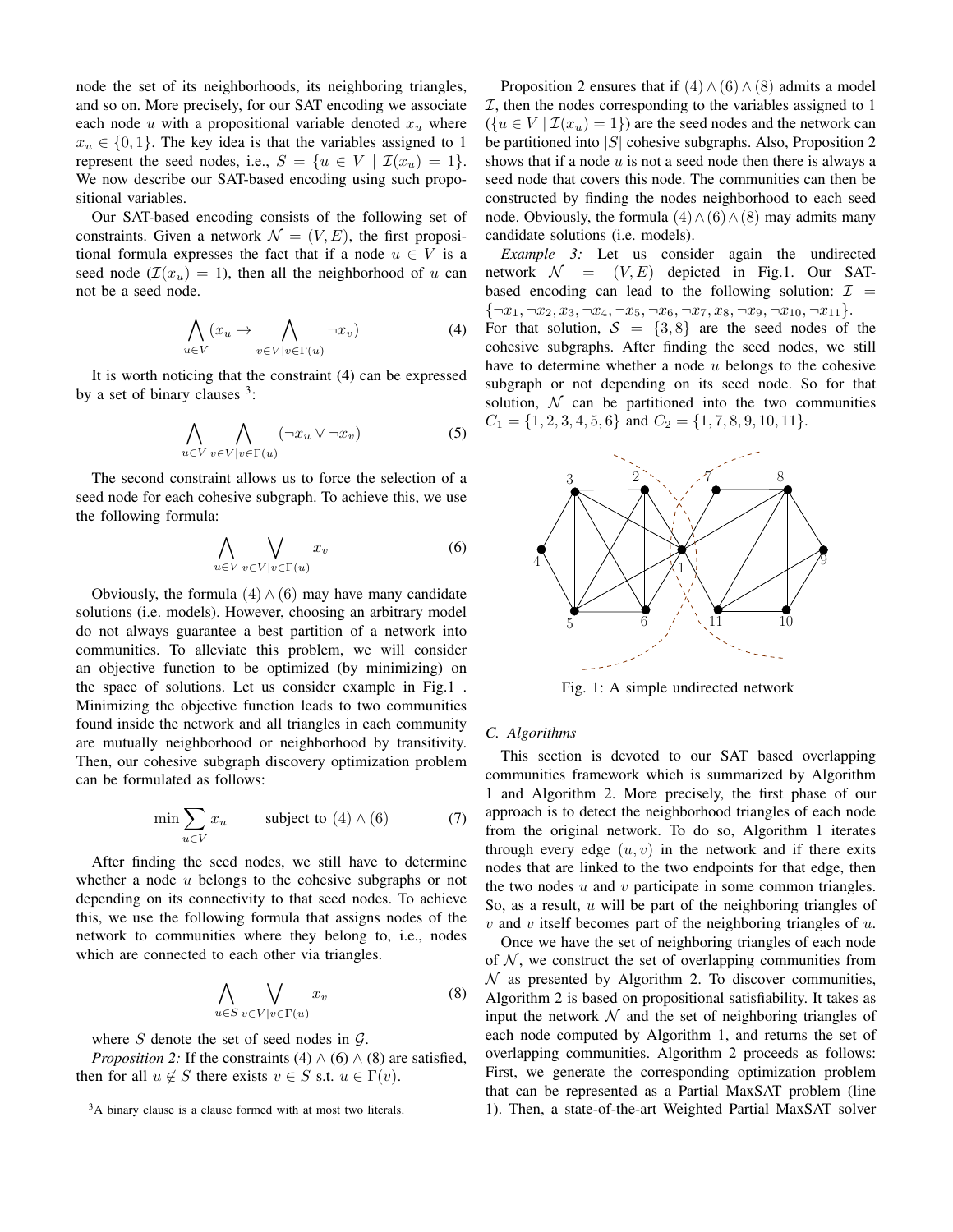Algorithm 1: Neighboring Triangles Computation based on Edge-Iterator

| <b>Input:</b> A network $\mathcal{N} = (V, E)$                                                                                                                                                                                                                                                  |
|-------------------------------------------------------------------------------------------------------------------------------------------------------------------------------------------------------------------------------------------------------------------------------------------------|
| <b>Output:</b> The set of neighboring triangles of $u$ and $v$                                                                                                                                                                                                                                  |
| 1 for $(u, v) \in E$ do                                                                                                                                                                                                                                                                         |
|                                                                                                                                                                                                                                                                                                 |
|                                                                                                                                                                                                                                                                                                 |
| $\begin{array}{c} \texttt{2} \\ \texttt{3} \\ \texttt{4} \\ \texttt{5} \\ \texttt{8} \end{array} \quad \begin{array}{c} \texttt{if $N_u \cap N_v \neq \emptyset$ then} \\ \Gamma(u) \leftarrow \Gamma(u) \cup \{v\}; \\ \Gamma(v) \leftarrow \Gamma(v) \cup \{u\}; \\ \texttt{end} \end{array}$ |
|                                                                                                                                                                                                                                                                                                 |
| 6 end                                                                                                                                                                                                                                                                                           |
| 7 return $\Gamma(u)$ , $\Gamma(v)$                                                                                                                                                                                                                                                              |
|                                                                                                                                                                                                                                                                                                 |

WPM3 is used to get an optimal solution (i.e. model)  $\mathcal I$  (line 2). Next, the seed nodes are determined from the obtained model (lines 4-7). Using such seed nodes, the next step is to build communities by finding the nodes that are neighbors (according to Definition 3) of each seed node (lines 10-12).

Algorithm 2: CSSAT (Cohesive Subgraph Discovering using SAT)

| <b>Input:</b> A network $\mathcal{N} = (V, E), \Gamma(u) \ \forall u \in V$                                                                                                                                                                                                                                                                                                                                                                                                      |
|----------------------------------------------------------------------------------------------------------------------------------------------------------------------------------------------------------------------------------------------------------------------------------------------------------------------------------------------------------------------------------------------------------------------------------------------------------------------------------|
| <b>Output:</b> A set of overlapping communities $C$                                                                                                                                                                                                                                                                                                                                                                                                                              |
| $1 \Phi = encodeToPartialMaxSAT(N);$                                                                                                                                                                                                                                                                                                                                                                                                                                             |
| 2 $\mathcal{I} = solve(\Phi)$ ;                                                                                                                                                                                                                                                                                                                                                                                                                                                  |
| $S \leftarrow \emptyset: C \leftarrow \emptyset$ :                                                                                                                                                                                                                                                                                                                                                                                                                               |
| 4 for $u_x \in \mathcal{I}$ do                                                                                                                                                                                                                                                                                                                                                                                                                                                   |
|                                                                                                                                                                                                                                                                                                                                                                                                                                                                                  |
|                                                                                                                                                                                                                                                                                                                                                                                                                                                                                  |
| $\begin{array}{c c} \mathfrak{s} & \text{if } \mathcal{\bar{I}}(u_x) == 1 \text{ then} \\ \mathfrak{s} & \begin{array}{ c} & C_u \leftarrow \{u\}; \\ S \leftarrow S \cup C_u \end{array} \\ \mathfrak{s} & \text{end} \end{array}$                                                                                                                                                                                                                                              |
|                                                                                                                                                                                                                                                                                                                                                                                                                                                                                  |
| <sub>9</sub> end                                                                                                                                                                                                                                                                                                                                                                                                                                                                 |
| 10 for $C_u \in S$ do                                                                                                                                                                                                                                                                                                                                                                                                                                                            |
|                                                                                                                                                                                                                                                                                                                                                                                                                                                                                  |
| $\begin{array}{c} \hbox{11 } \\ \hbox{12 } \\ \end{array} \left  \begin{array}{l} \hbox{for $w \in \Gamma(u)$ do} \\ \hbox{I\hskip -2pt C_u \leftarrow C_u \cup \{w\} \end{array} \right. \hbox{ \qquad } \hbox{ \qquad } \hbox{ \qquad } \hbox{ \qquad } \hbox{ \qquad } \hbox{ \qquad } \hbox{ \quad } \hbox{ \quad } \hbox{ \quad } \hbox{ \quad } \hbox{ \quad } \hbox{ \quad } \hbox{ \quad } \hbox{ \quad } \hbox{ \quad } \hbox{ \quad } \hbox{ \quad } \hbox{ \quad } \$ |
| $13$ end                                                                                                                                                                                                                                                                                                                                                                                                                                                                         |
| $14 \mid C \leftarrow C \cup C_u$                                                                                                                                                                                                                                                                                                                                                                                                                                                |
| 15 end                                                                                                                                                                                                                                                                                                                                                                                                                                                                           |
| 16 return $C$                                                                                                                                                                                                                                                                                                                                                                                                                                                                    |
|                                                                                                                                                                                                                                                                                                                                                                                                                                                                                  |

#### V. PERFORMANCE EVALUATION

#### *A. Experiment Settings*

In this section, we present an experimental evaluation of our proposed approach. It was conducted on nineteen networks that cover a variety of application areas and are briefly described in columns 1 and 2 of Table I, II and III. All networks in Table I and Table II have ground-truth communities. We have also chosen some large networks (Facebook, DBLP, Amazon, Youtube, Google, Stanford.edu, Notre Dame, Arxiv-Condensed-Matter, High Energy Physics, and Arxiv Astro Physics taken from SNAP [32]) to show the scalability of our model.

We evaluate the performance of our approach by comparing it with the following most prominent state-of-the-art community detection algorithms: (i) *Scalable Community Detection* (SCD) [29], (ii) *Clique Percolation Method* (CPM) [33], (iii) *Cluster Affiliation Model for Big Networks* (BIGCLAM) [20], and (iv) *Detecting Highly Overlapping Communities with Model-Based Overlapping Seed Expansion* (MOSES) [34]. For the CPM algorithm, we use the cliques of size equal to 4.

Our proposed method, referred to as CSSAT, was written in Python. Given an input network as a set of edges, our algorithm starts by generating the corresponding optimization problem represented as a Partial MaxSAT problem. To solve this problem, we consider the state-of-the-art Weighted Partial MaxSAT solver WPM3 (best solver at the last MaxSAT competition <sup>4</sup> ) [35]. As finding the optimal solution is NP-hard, in our experiment, we consider the first solution (not necessarily optimal) returned by the solver WPM3. For our experimental study, all algorithms have been run on a PC with an Intel Core 2 Duo (2 GHz) processor and 2 GB memory. We imposed 1 hour time limit for all the methods. Last, we use the symbol (-) in Tables I, II and III when the corresponding method is not able to scale on the considered network under the time limit.

#### *B. Comparison with Baseline Algorithms*

Results on ground-truth communities. After finding communities in a given network, we gauge the performance of each community that an algorithm has discovered and check whether a ground-truth community has been successfully identified. Table I and Table II summarize the evaluation results, with F1 and NMI scores of all algorithms on each network. Experiments show that our method outperforms every baseline, in most cases, by an interesting margin as shown by the average F1 Scores and the average NMI Scores reported in the last line of Table I and Table II. Interestingly, it can be seen that CSSAT produces more accurate average w.r.t. the ground-truth setting than all the other baseline algorithms. In terms of average F1 scores, CSSAT outperforms SCD by 40, 90%, BIGCLAM by 85, 22%, MOSES by 24% and CPM by 51.02%. In terms of NMI scores, we can see that CSSAT achieves the best performance in 7 networks among 10 and with a higher margin, globally, for each network. More precisely, notice that CSSAT outperforms CPM by 95, 97%, BIGCLAM by  $101,03\%$ , SCD by  $41,81\%$  and MOSES by 54, 76%.

As a summary, the experimental results confirm that CSSAT method achieves the overall best performance in terms of the accuracy of the detected overlapping communities.

Results on modularity metric. Table III reports the performance comparison between our CSSAT approach and the considered methods in terms of modularity metric. We observe that across all datasets and modularity metric, CSSAT yields the best performance in 6 out of 9 networks. We also observe that CSSAT gives an important improvement against the baselines in five large networks High Energy Physics, Facebook, Notre Dame, Stanford.edu and Google.

In terms of average performance, CSSAT outperforms CPM by  $57,89\%$ , BIGCLAM by  $24,62\%$ , MOSES by  $54,76\%$  and SCD by  $5,26\%$ . On the Arxiv General Relativity, Energy Physics Theory and Arxiv Astro Physics datasets, our method remain relatively competitive with the best baseline. A possible explanation

<sup>4</sup>http://maxsat.ia.udl.cat/introduction/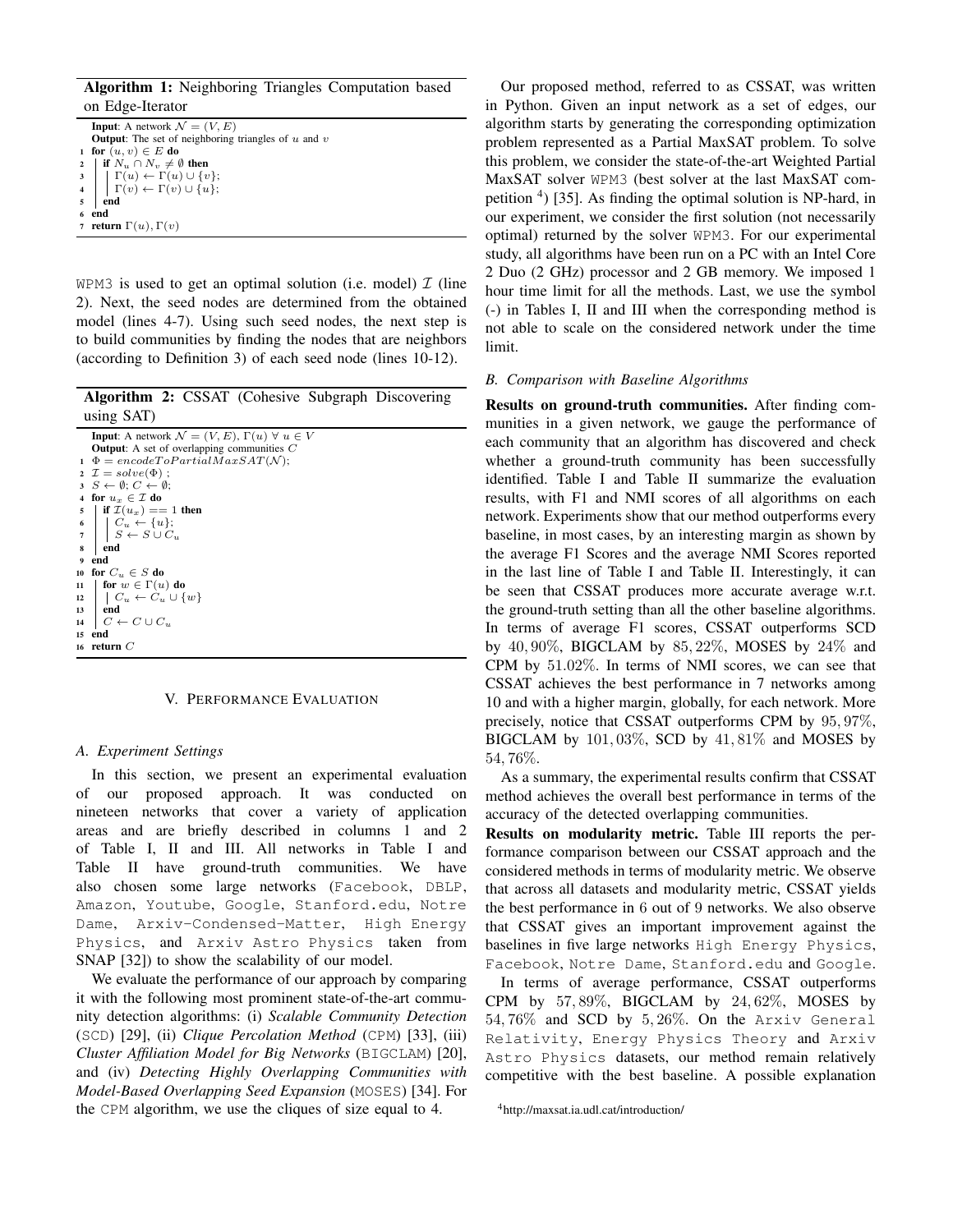| <b>Network</b>           | nodes/edges                   | <b>SCD</b> | <b>MOSES</b> | <b>CPM</b> | <b>BIGCLAM</b> | <b>CSSAT</b> |
|--------------------------|-------------------------------|------------|--------------|------------|----------------|--------------|
| KARATE <sup>[36]</sup>   | 34/78                         | 0.572      | 0.528        | 0.439      | 0.369          | 0.764        |
| DOLPHIN <sub>[37]</sub>  | 62/159                        | 0.308      | 0.331        | 0.325      | 0.206          | 0.425        |
| RISK MAP <sup>[38]</sup> | 42/83                         | 0.680      | 0.067        | 0.120      | 0.594          | 0.841        |
| PILGRIM [39]             | 34/128                        | 0.360      | 0.780        | 0.667      | 0.537          | 0.839        |
| <b>BOOK [40]</b>         | 105/441                       | 0.320      | 0.405        | 0.485      | 0.201          | 0.394        |
| RAILWAY [41]             | 301/1224                      | 0.326      | 0.419        | 0.344      | 0.390          | 0.560        |
| FOOTBALL [40]            | 115/615                       | 0.695      | 0.854        | 0.365      | 0.611          | 0.432        |
| <b>DBLP</b> [32]         | 317 080/1 049 866             | 0.303      | 0.363        | 0.413      | 0.091          | 0.413        |
| AMAZON [32]              | 334 863/925 872               | 0.383      | 0.472        | 0.402      | 0.153          | 0.482        |
| YOUTUBE [32]             | 1 1 3 4 8 9 0 / 2 9 8 7 6 2 4 | 0.233      | 0.119        |            | 0.018          | 0.259        |
| Average                  |                               | 0.418      | 0.475        | 0.390      | 0.318          | 0.589        |

TABLE I: F1 Score results on ground-truth communities

TABLE II: NMI Score results on ground-truth communities

| <b>Network</b>           | nodes/edges         | <b>SCD</b> | <b>MOSES</b> | <b>CPM</b> | <b>BIGCLAM</b> | <b>CSSAT</b> |
|--------------------------|---------------------|------------|--------------|------------|----------------|--------------|
| KARATE <sup>[36]</sup>   | 34/78               | 0.363      | 0.260        | 0.221      | 0.182          | 0.516        |
| DOLPHIN <sub>[37]</sub>  | 62/159              | 0.144      | 0.163        | 0.175      | 0.081          | 0.201        |
| RISK MAP <sup>[38]</sup> | 42/83               | 0.558      | 0.055        | 0.030      | 0.427          | 0.724        |
| PILGRIM [39]             | 34/128              | 0.468      | 0.575        | 0.546      | 0.376          | 0.641        |
| <b>BOOK [40]</b>         | 105/441             | 0.199      | 0.155        | 0.273      | 0.105          | 0.153        |
| RAILWAY [41]             | 301/1224            | 0.093      | 0.157        | 0.132      | 0.138          | 0.391        |
| FOOTBALL [40]            | 115/615             | 0.420      | 0.762        | 0.223      | 0.436          | 0.221        |
| <b>DBLP</b> [32]         | 317 080/1 049 866   | 0.145      | 0.149        | 0.198      | 0.031          | 0.198        |
| AMAZON [32]              | 334 863/925 872     | 0.157      | 0.221        | 0.201      | 0.032          | 0.210        |
| YOUTUBE [32]             | 1 134 890/2 987 624 | 0.049      | 0.012        |            | 0.0006         | 0.050        |
| Average                  |                     | 0.275      | 0.252        | 0.199      | 0.194          | 0,390        |

TABLE III: Modularity Score results

| <b>Network</b>                | nodes/edges       | <b>SCD</b> | <b>MOSES</b> | <b>CPM</b> | <b>BIGCLAM</b> | <b>CSSAT</b> |
|-------------------------------|-------------------|------------|--------------|------------|----------------|--------------|
| Arxiv-Condensed-Matter [32]   | 23 133/93 439     | 0.339      | 0.371        | 0.360      | 0.343          | 0.378        |
| Arxiv General Relativity [32] | 5 242/14 484      | 0.589      | 0.505        | 0.459      | 0.608          | 0.522        |
| Energy Physics Theory [32]    | 9877/25973        | 0.423      | 0.374        | 0.291      | 0.355          | 0.382        |
| Arxiv Astro Physics [32]      | 18 772/198 050    | 0.408      | 0.232        | 0.153      | 0.233          | 0.226        |
| High Energy Physics [32]      | 12 008/118 489    | 0.231      | 0.279        | 0.262      | 0.294          | 0.300        |
| Facebook [32]                 | 4 0 39/88 234     | 0.433      | 0.325        |            | 0.391          | 0.486        |
| Notre Dame [32]               | 325 729/1090 108  | 0.401      | 0.421        | 0.439      | 0.381          | 0.497        |
| Stanford.edu [32]             | 281 903/1 992 636 | 0.293      | 0.445        |            | 0.432          | 0.502        |
| Google [32]                   | 875713/4322051    | 0.476      | 0.329        |            | 0.001          | 0.492        |
| Average                       |                   | 0.399      | 0.364        | 0.266      | 0.337          | 0.420        |

for this phenomenon is that the WPM3 solver don't return the optimal solution for these datasets.

Evaluating scalability. Finally, we evaluate the scalability of our community detection method by measuring the CPU time (see Figure 2). Notice that our algorithm needs few seconds to generate all communities for small networks such as Karate, Dolphin, etc. From the results in Figure 2, it can be seen that our algorithm takes few seconds (less than 200 seconds) to generate all communities for all networks with a number of edges less than 500 000. For all large networks having one million of edges and more, our algorithm makes less than 1200 seconds to generate all communities.



Fig. 2: Evaluating scalability for large graphs

#### VI. CONCLUSION

In this paper, we proposed a new framework for detecting overlapping communities in real-world networks. Our